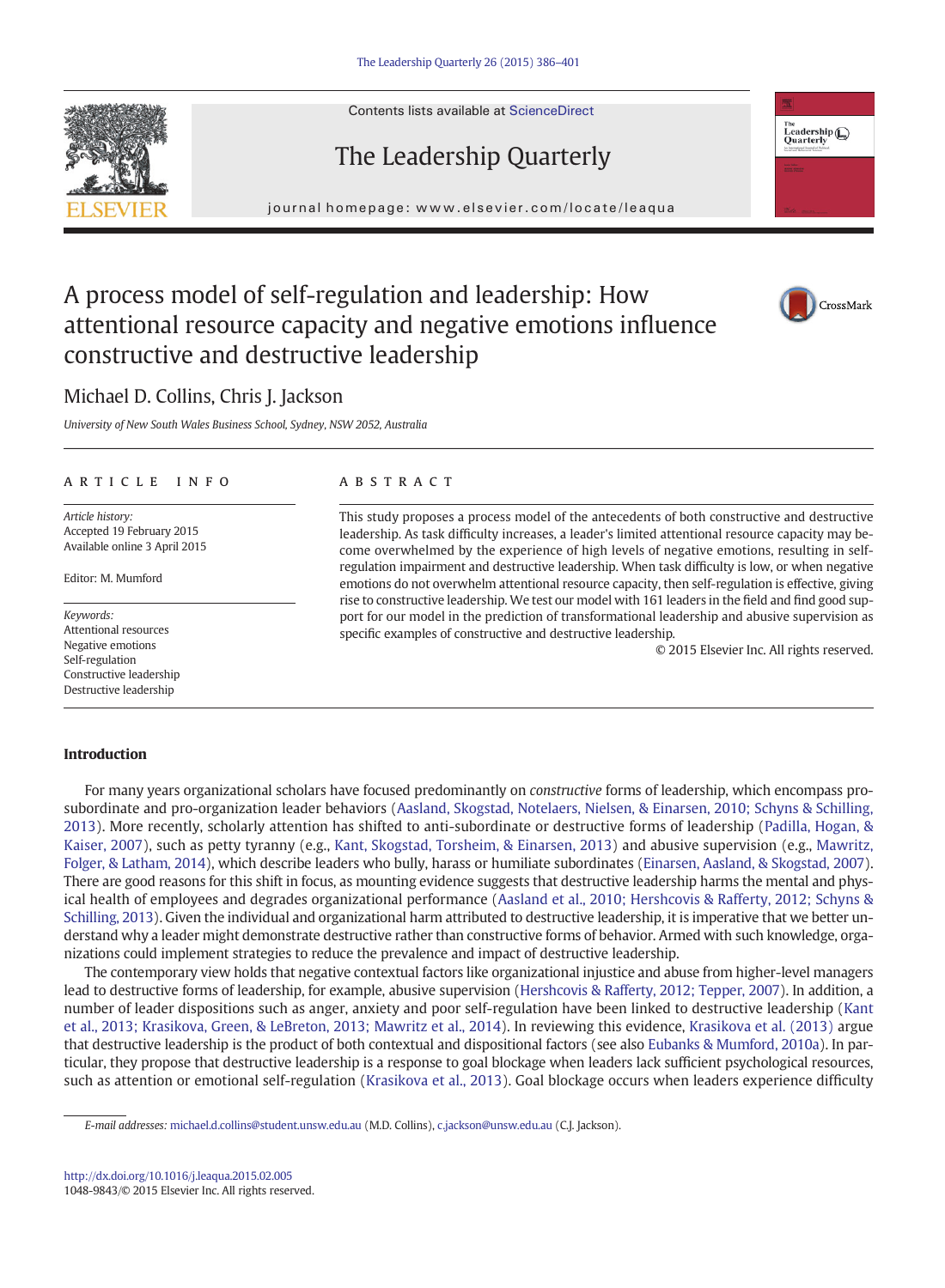achieving their goals, however [Krasikova et al. \(2013\)](#page--1-0) argue that the likelihood of displaying destructive versus constructive leadership in response to goal blockage depends on a leader's characteristics and contextual factors.

By incorporating goal blockage and psychological resources in their proposal, [Krasikova et al. \(2013\)](#page--1-0) answer recent calls to enhance leadership theory by integrating contextual and dispositional factors (see [Avolio, 2007; Zaccaro, 2012](#page--1-0)). In addition, their focus on goal blockage highlights the difficult and demanding nature of managerial work in modern organizations [\(Joosten, van](#page--1-0) [Dijke, Van Hiel, & De Cremer, 2014\)](#page--1-0). Senior leaders in particular often face ill-defined and multi-faceted problems that threaten the survival of the organizations they lead ([Hambrick, 1989; Sherman, Hitt, DeMarie, & Keats, 1999\)](#page--1-0). Furthermore, many operate in a globally connected environment where deadlines are tight and vast quantities of information compete for their attention. Paradoxically, decision-making becomes more difficult and stressful when more information is available, options for action increase and outcomes are crucially important ([Hambrick, Finkelstein, & Mooney, 2005; Miller & Cohen, 2001\)](#page--1-0). Such dynamic and demanding work environments have been associated with proactive forms of behavior [\(Parker, Bindl, & Wu, 2013; Parker, Williams, & Turner, 2006](#page--1-0)) and transformational leadership ([Bass, 1990b; Bass & Avolio, 1997](#page--1-0)). This raises an important question: In what way does difficult or demanding work increase the chance of destructive leadership in some leaders but not others?

While [Krasikova et al. \(2013\)](#page--1-0) describe some of the factors associated with destructive leadership, they do not explain the *process* by which the depletion of psychological resources leads to destructive leadership (e.g., [Dinh & Lord, 2012](#page--1-0)). We extend their proposal in the present study to argue that constructive leadership is more likely when there is a sufficient level of psychological resources. We suggest that reducing the adverse impact of destructive leadership starts with understanding the process by which psychological resources, namely, attention and self-regulation, influence leader emotions and behavior. Such insight could inform the selection and development of organizational leaders, particularly for demanding and stressful roles.

This paper has two key objectives: (1) to present a process model of self-regulation and leadership, particularly one that describes how a self-regulatory mechanism is related to either transformational leadership (i.e., constructive leadership) or abusive supervision (i.e., destructive leadership); and (2) to demonstrate how this self-regulatory mechanism can be operationalized and tested in a field experiment utilizing common paper-and-pencil measures. Our central tenet is that sufficient attentional resource capacity is necessary for effective self-regulation and transformational leadership during demanding performance tasks, whereas insufficient attentional resource capacity leads to abusive supervision and heightened negative emotions in the same situation. We next make four important points in relation to psychological resources (i.e., attention and self-regulation) that are central to our proposal.

First, we focus on attention and draw specifically from [Beal, Weiss, Barros, and MacDermid \(2005\),](#page--1-0) who argue that attentional resources serve as "an 'engine' specifically for the act of self-regulation" (p. 1058). Accordingly, we argue that effective self-regulation requires sufficient attentional resource capacity. Second, we conceptualize self-regulation as a state-like construct, varying in strength over time (e.g., [Baumeister, Vohs, & Tice, 2007\)](#page--1-0), and not as a trait-like or static construct (see [Cervone, Shadel, Smith, & Fiori, 2006](#page--1-0)). Third, the labels self-regulation and self-control are often used interchangeably; however, self-control is typically considered to be a "deliberate, conscious, effortful subset of self-regulation" ([Baumeister et al., 2007, p. 351](#page--1-0)). Self-control is typically defined as "exerting control over one's actions and inner states so as to bring them into line with meaningful standards such as goals, values and expectations" ([Bertrams, Englert, Dickhauser, & Baumeister, 2013, p. 669](#page--1-0)). However, we are primarily concerned with the self-regulatory mechanism that determines one's capacity to exercise self-control (e.g., [Cervone et al., 2006\)](#page--1-0) and not a leader's conscious or deliberate acts of self-control (e.g., [Tsui & Ashford, 1994\)](#page--1-0). Finally, like others, we hold that self-regulation is highly adaptive and enables leaders to "engage in goal-directed behavior to bring about long-term desirable outcomes" ([Hagger, Wood, Stiff, & Chatzisarantis, 2010, p. 495\)](#page--1-0).

We structure our introduction in the following way. First, we briefly describe transformational leadership and abusive supervision, which are examples of constructive and destructive leadership used in our study. Following [Krasikova et al. \(2013\),](#page--1-0) we also examine leader characteristics (i.e., attentional resources, self-regulation and negative emotions) and negative contextual factors as likely antecedents of both forms of leadership. Next, we introduce the context-appropriate balanced attention model (CABA; [MacCoon,](#page--1-0) [Wallace, & Newman, 2004\)](#page--1-0) and explain how a neurocognitive (brain-based) attentional mechanism regulates leader cognitions, emotions and behavior. This model is well suited to our purpose because it explains the automatic process by which negative emotions interfere with the allocation of limited-capacity attentional resources during a demanding performance task. We explain how this process leads to self-regulatory impairment, heightened negative emotions and destructive leadership.

### Theory and hypotheses development

### The antecedents of transformational leadership and abusive supervision

Organizational leaders are often pressured to respond rapidly and accurately to work tasks and frequently make decisions based on scarce or unreliable information. Such decision-making can be demanding and stressful, particularly when a leader's decisions impact followers and the organization. Effective leadership under such dynamic and demanding conditions requires leaders who are proficient, adaptable and proactive (Griffi[n, Neal, & Parker, 2007](#page--1-0)). Transformational leadership is a well-established form of constructive leadership often associated with proactive behavior during dynamic and demanding situations, for example, organizational change or crisis [\(Bass, 1990b; Franke & Felfe, 2011; Podsakoff, MacKenzie, Moorman, & Fetter, 1990\)](#page--1-0). Transformational leaders motivate others by providing them with a value-laden vision, intellectual stimulation, inspirational communication, supportive leadership and personal recognition [\(Rafferty & Grif](#page--1-0)fin, 2004).

However, some leaders may be vulnerable to cognitive overload and stress in dynamic and demanding situations, demonstrating few if any constructive leadership behaviors [\(Eubanks & Mumford, 2010b\)](#page--1-0). Aggressive or hostile behavior could be one possible reaction from leaders who feel threatened in such situations [\(Anderson & Bushman, 2002](#page--1-0)). This behavior reflects "abusive supervision,"